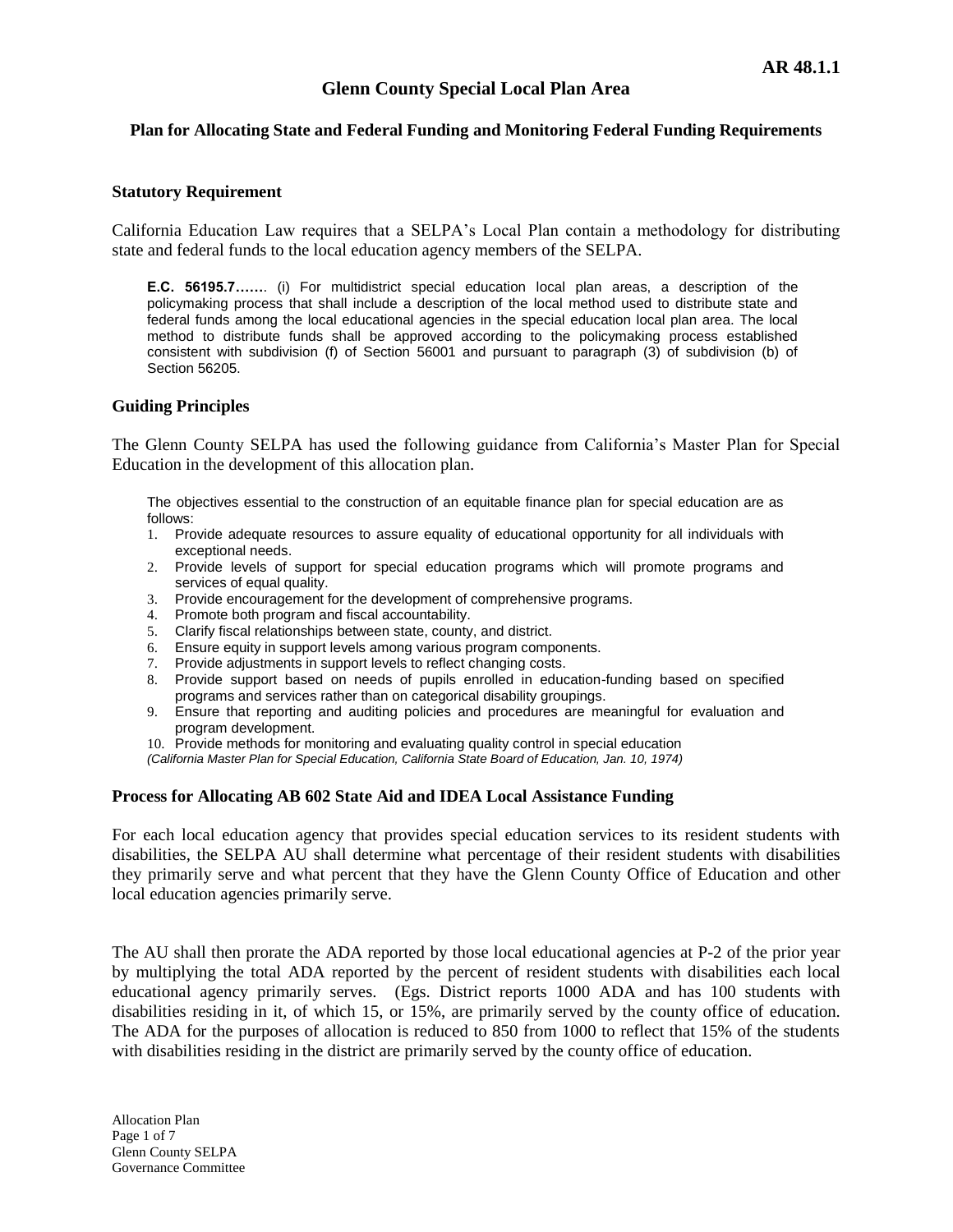# **Glenn County Special Local Plan Area**

### **Plan for Allocating State and Federal Funding and Monitoring Federal Funding Requirements**

From the total ADA reported within the SELPA at P-2 of the prior year, the AU shall subtract the prorated ADA computed for each local educational agency primarily serving its resident students with disabilities. The remaining ADA shall be credited to the Glenn County Office of Education for the purposes of allocating state and federal funds.

The AU shall then compute the percentage of the total ADA that is represented by the ADA credited to the Glenn COE and the percentages of the total ADA that are represented by the ADA credited to each local educational agency primarily serving its own resident students with disabilities.

The resulting percentages shall be multiplied by:

- $\triangleright$  the net AB 602 Aid Base Funding available to the SELPA (net is the base funding minus the federal local assistance funds and the property tax revenue)
- $\triangleright$  the total IDEA Local Assistance Funding available to the SELPA
- $\triangleright$  the total COLA funding available to the SELPA, and

 $\triangleright$  the total Growth funding available to the SELPA or the total enrollment decline recapture amount to determine the amounts of AB 602 State Aid and IDEA Local Assistance Funding to allocate to the Glenn COE and each local education agency primarily serving its own resident students with disabilities.

If there is growth, all program providers share in the growth funding proportionately and, if there is recapture resulting from enrollment decline, they all share the revenue loss proportionately.

These allocated amounts shall be reviewed and, as appropriate, adjusted at each certification of apportionment conducted by the State.

All other state and federal funding shall flow to the SELPA AU. Use of those funds will be determined annually by the governance of the SELPA.

The allocation plan should be reviewed and, as appropriate, revised, whenever it appears to have become inequitable, but not less often than every three years.

### **Process for Monitoring the Appropriate Use of State Aid and IDEA Local Assistance Funding**

### **Federal Restrictions and Requirements**

The IDEA sets forth specific restrictions on the use of federal funds. These restrictions have been included in the elements of this allocation plan

#### § **1413**. **Local educational agency eligibility**

#### **(a) (2) Use of amounts**

**(A) In general** 

Amounts provided to the local educational agency under this subchapter shall be expended in accordance with the applicable provisions of this subchapter and—

**(i)** shall be used only to pay the excess costs of providing special education and related services to children with disabilities;

**(ii)** shall be used to supplement State, local, and other Federal funds and not to supplant such funds; and

Allocation Plan Page 2 of 7 Glenn County SELPA Governance Committee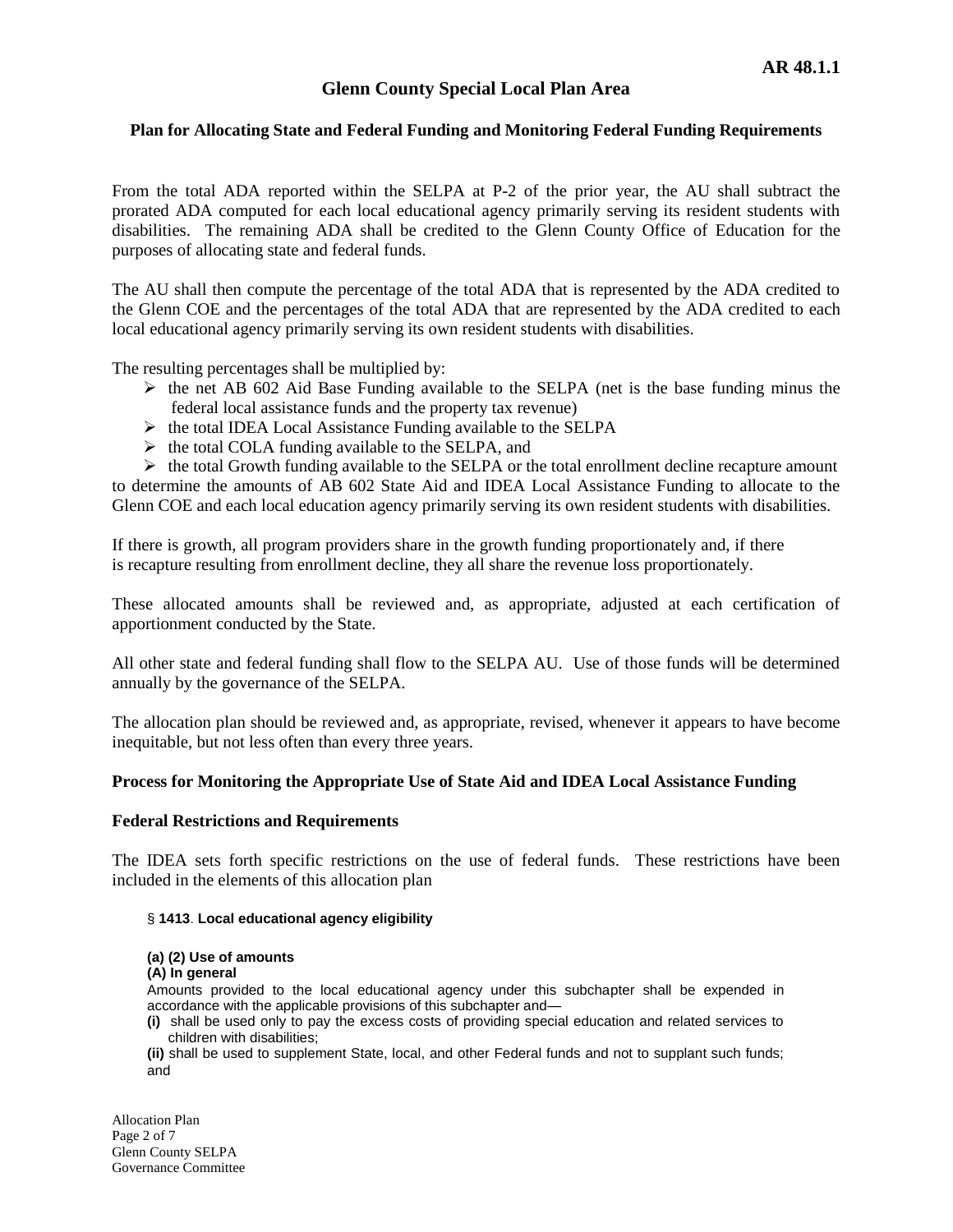**(iii)** shall not be used, except as provided in subparagraphs (B) and (C), to reduce the level of expenditures for the education of children with disabilities made by the local educational agency from local funds below the level of those expenditures for the preceding fiscal year.

Although the definition of "excess costs" has been in the IDEA since its enactment in 1975, it wasn't until the IDEA was re-authorized in 2004 that the U.S. Office of Special Education Programs (OSEP) provided guidance for the determination of "excess costs" The Glenn County SELPA has incorporated the "excess costs" principle in the development of this allocation plan.

Except as otherwise provided, in this chapter:….

**….. (8) Excess costs** 

The term "excess costs" means those costs that are in excess of the average annual per-student expenditure in a local educational agency during the preceding school year for an elementary school or secondary school student, as may be appropriate, and which shall be computed after deducting—

- **(A)** amounts received—
- **(i)** under subchapter II (of this Act);
- **(ii)** under part A of title I of the Elementary and Secondary Education Act of 1965 [\[20](http://www.law.cornell.edu/uscode/html/uscode20/usc_sup_01_20.html) U.S.C. [6311](http://www.law.cornell.edu/uscode/html/uscode20/usc_sec_20_00006311----000-.html) et seq.]; and
- **(iii)** under parts A and B of title III of that Act [\[20](http://www.law.cornell.edu/uscode/html/uscode20/usc_sup_01_20.html) U.S.C[. 6811](http://www.law.cornell.edu/uscode/html/uscode20/usc_sec_20_00006811----000-.html) et seq., [6891](http://www.law.cornell.edu/uscode/html/uscode20/usc_sec_20_00006891----000-.html) et seq.]; and
- **(B)** any State or local funds expended for programs that would qualify for assistance under any of those parts. *(Parenthetical note added)*

The second requirement, "supplement, not supplement" and the third requirement, "federal funds may not be used to reduce the expenditure of local funds for the provision of special education services," constitute what is usually referred to as "maintenance of effort."

### **Underlying Assumptions**

The assumptions that form the foundation of this monitoring model are:

- $\triangleright$  With few exceptions, all students are residents of a specific school district or local education agency. The only exceptions are infants/toddlers and those students enrolled in alternative education programs and charter schools operated by the Glenn County Office of Education. In those cases, each program will be considered an individual local education agency for the purposes of this monitoring model.
- $\triangleright$  It is the responsibility of each member LEA and the SELPA to assure a free and appropriate education for each special education pupil residing within its geographical boundaries. This responsibility shall be met by direct provision of services, establishing an agreement with another public education agency, or contracting with non-public school and agencies. The allocation plan for distribution of resources must recognize the responsibility for all children in the SELPA while addressing the need to equitably share resources among the districts and county office of education. The allocation process and procedures are for the distribution of available resources and are not a restriction of services to be provided for eligible pupils."
- $\triangleright$  The allocation plan is the means by which the SELPA distributes funds it receives from county property taxes, state, and federal sources to the local educational agencies for the purpose of assistance in paying the excess costs of providing special education services.

Allocation Plan Page 3 of 7 Glenn County SELPA Governance Committee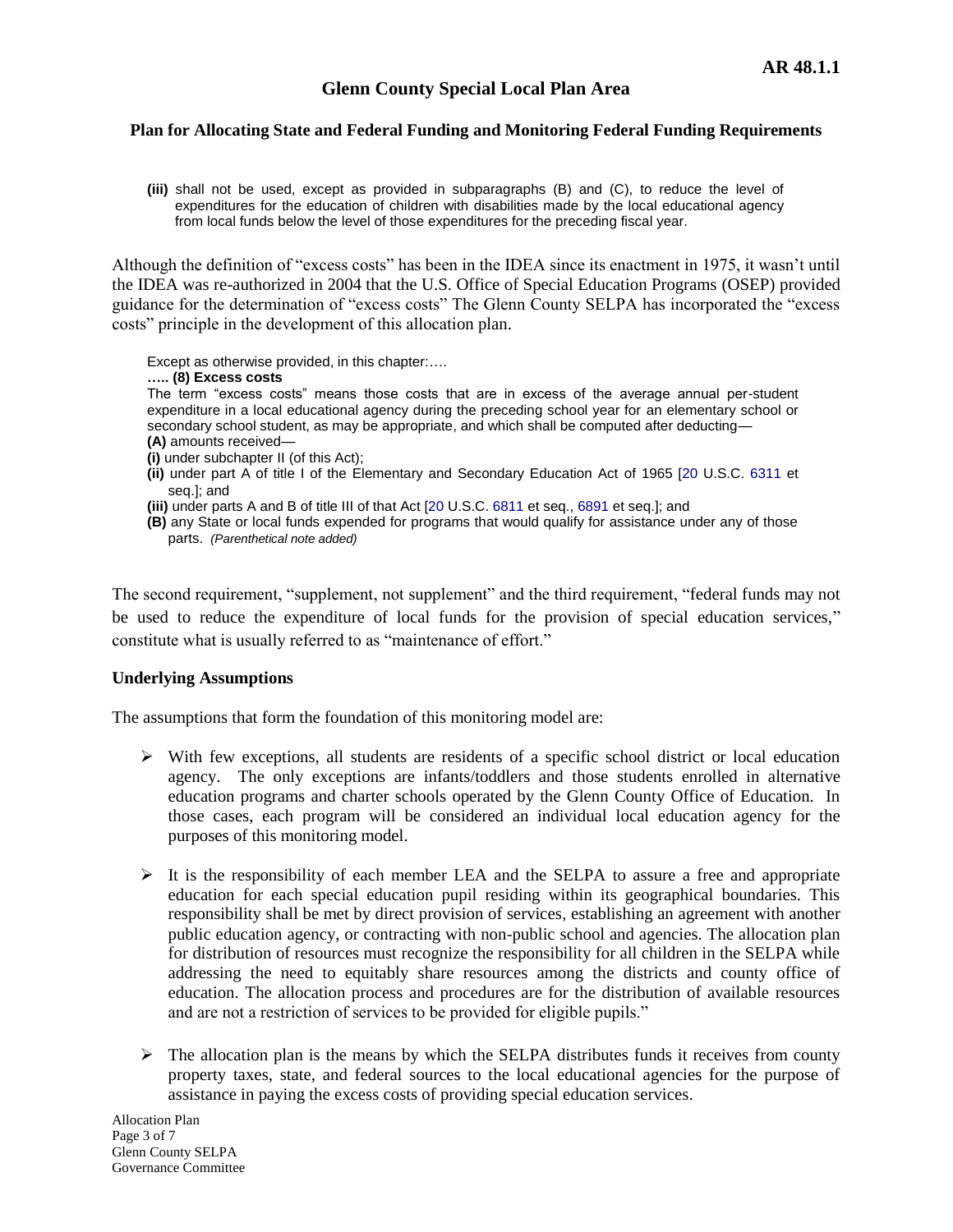- $\triangleright$  It should be kept in mind that these are "communal monies" and are not the "private property" of the recipient. Each member has a legitimate stake in the equitability of the allocations and in how other members use the resources.
- $\triangleright$  The guiding principle should be that no member accrues undue benefit at the expense of other members. Thus, the allocation model must be fair, equitable, and transparent to all members."
- $\triangleright$  Students with disabilities are students first and are thus entitled to their proportionate share of the local educational agency's resources for the purposes of providing them with a full education, including general and special education programs and services, without regard to "where" they may be receiving those services.
- $\triangleright$  The money intended to provide students with disabilities with both general and special education services should "follow the child" if he/she is primarily served by a local education agency other than the one in which he/she resides.
- $\triangleright$  Most students with disabilities spend most of the school day in general education classroom settings and that should be taken into consideration when determining when "excess costs" for special education should begin to accrue.
- $\triangleright$  Although OSEP refers to "total expenditures" as the beginning point of determining the Average per Pupil Expenditure, it does not clarify that term. In the absence of any specific instruction from OSEP or the California Dept. of Education, the total expenditures used by the State to determine the current expense of education per average daily attendance will be considered as the "total expenditures" for this monitoring plan.
- $\triangleright$  Since the State's current fiscal accounting system for education does not lend itself to determine average per pupil expenditure rates for elementary and secondary school programs, a single district-wide average per pupil expenditure rate will be utilized in the allocation plan
- $\triangleright$  Because federal funds may not be used to replace local, state, and other federal (forest reserve, MAA, etc.) funds, local education agencies should spend resources for educating students with disabilities in the following order:
	- $\checkmark$  local average per pupil funding including other state funds and unrestricted federal funds;
	- $\checkmark$  state special education funding; and,
	- $\checkmark$  federal special education funding.
- $\triangleright$  Expenditure standards are established based on the expenditures reported in the year prior to the fiscal year in question.

# **Determining the Support Required From Local Resources**

Allocation Plan Page 4 of 7 Glenn County SELPA Governance Committee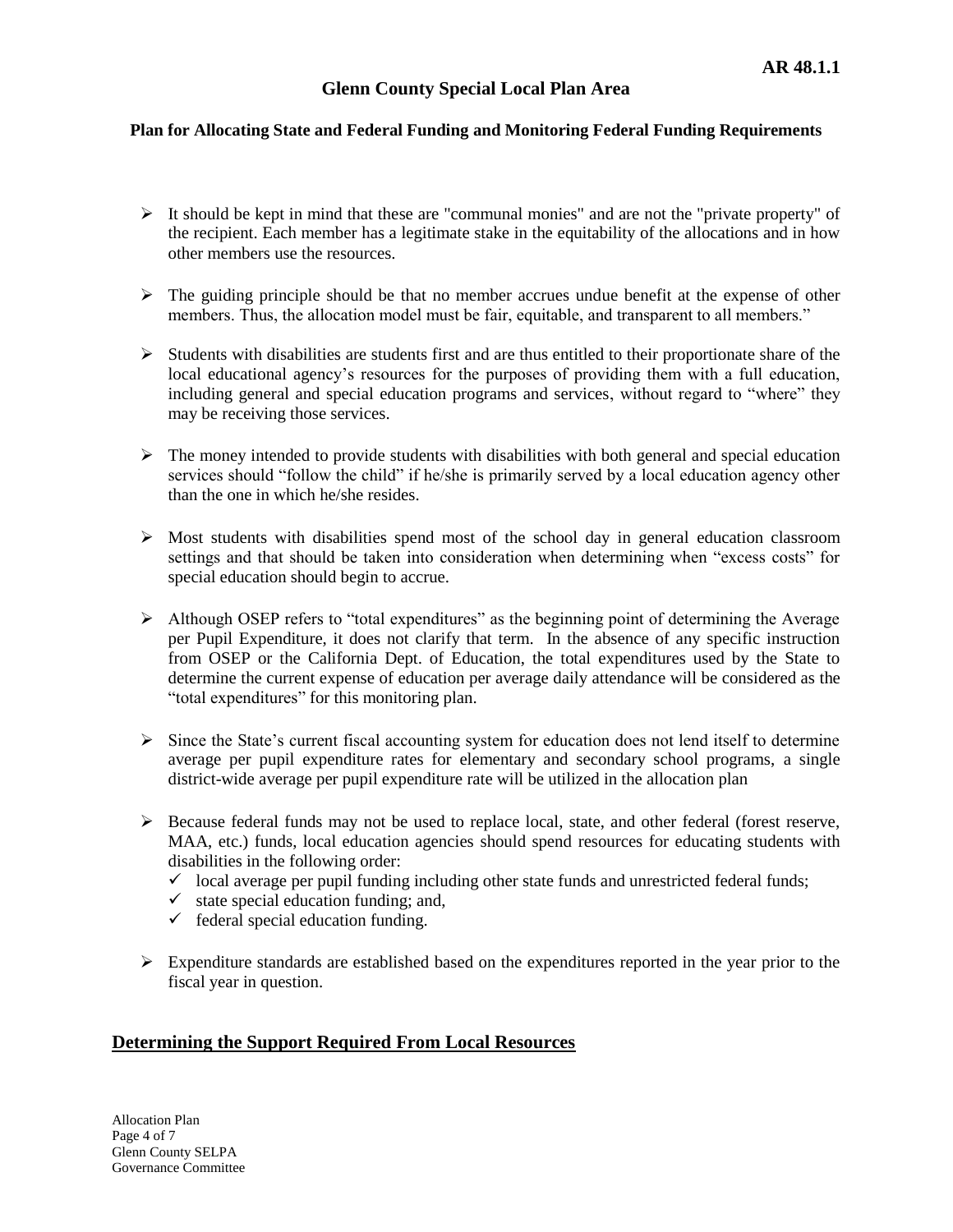For each local education agency, the SELPA Administrative Unit shall annually compute the Average per Pupil Expenditure (APPE) and the total fiscal support that the districts must provide for the education of students with disabilities before AB 602 state funds and IDEA federal funds can be expended by them or in their behalf.

In the absence of any specific guidelines from the State or the U. S. Office of Special Education Programs with regard to "total expenditures," the AU shall identify the total expenditures used by the State to determine the Current Expense of Education for each local education agency for the immediate prior year. Once the State or OSEP has established specific guidance for determining "total expenditures," those amounts shall be used instead of the total expenditures used by the State to determine the Current Expense of Education.

From that amount, the AU shall first reduce the total expenditures for each local education agency by subtracting any amounts used for capital outlay and/or debt service that may be included therein. Second, the AU shall subtract expenditures made by each local education agency from federal, state, and local funds for the following purposes:

- Programs and services specified by IDEA
- Programs and services specified by ESEA, Title I, Part A
- $\triangleright$  Programs and services specified by ESEA, Title II, Parts A & B

The AU shall then divide the remaining total expenditures for each local education agency by each agency's total adjusted CBEDS count conducted in October of the immediate prior year to determine the Average per Pupil Expenditure (APPE) for each local education agency. The reported CBEDS is adjusted by subtracting the number of pupils reported who are residents of another local education agency and adding the number of pupils who are residents of the local education agency but reported by another local education agency.

The AU shall then determine from the SELPA's special education management information system (SEMIS) the total numbers of students with disabilities, either ages 5 through 21 or grades k through 12, who are residents of the school district, charter schools acting as a local education agency, charter schools operated by the Glenn County Office of Education, or alternative educational programs operated by the Glenn County Office of Education. It shall then multiply the APPE for each local education agency by the agency's number of resident students with disabilities to determine the total amount that must be expended for the education of its students with disabilities. Once this threshold has been expended, state and federal resources may then be used to pay the excess costs of special education services for these students.

# **Monitoring the Threshold Requirement**

Once the APPE threshold is established, expenditures must be made from that amount BEFORE state aid and federal local assistance can be used to help pay the excess costs of providing special education services.

Allocation Plan Page 5 of 7 Clearly, not all of the APPE funding has to be used to provide special education services. Since most students with disabilities actually spend the greatest majority of their school day in general education settings, part of the APPE funding must go to support that portion of the education being provided. This information is available within the SELPA's special education management information system. Each

Glenn County SELPA Governance Committee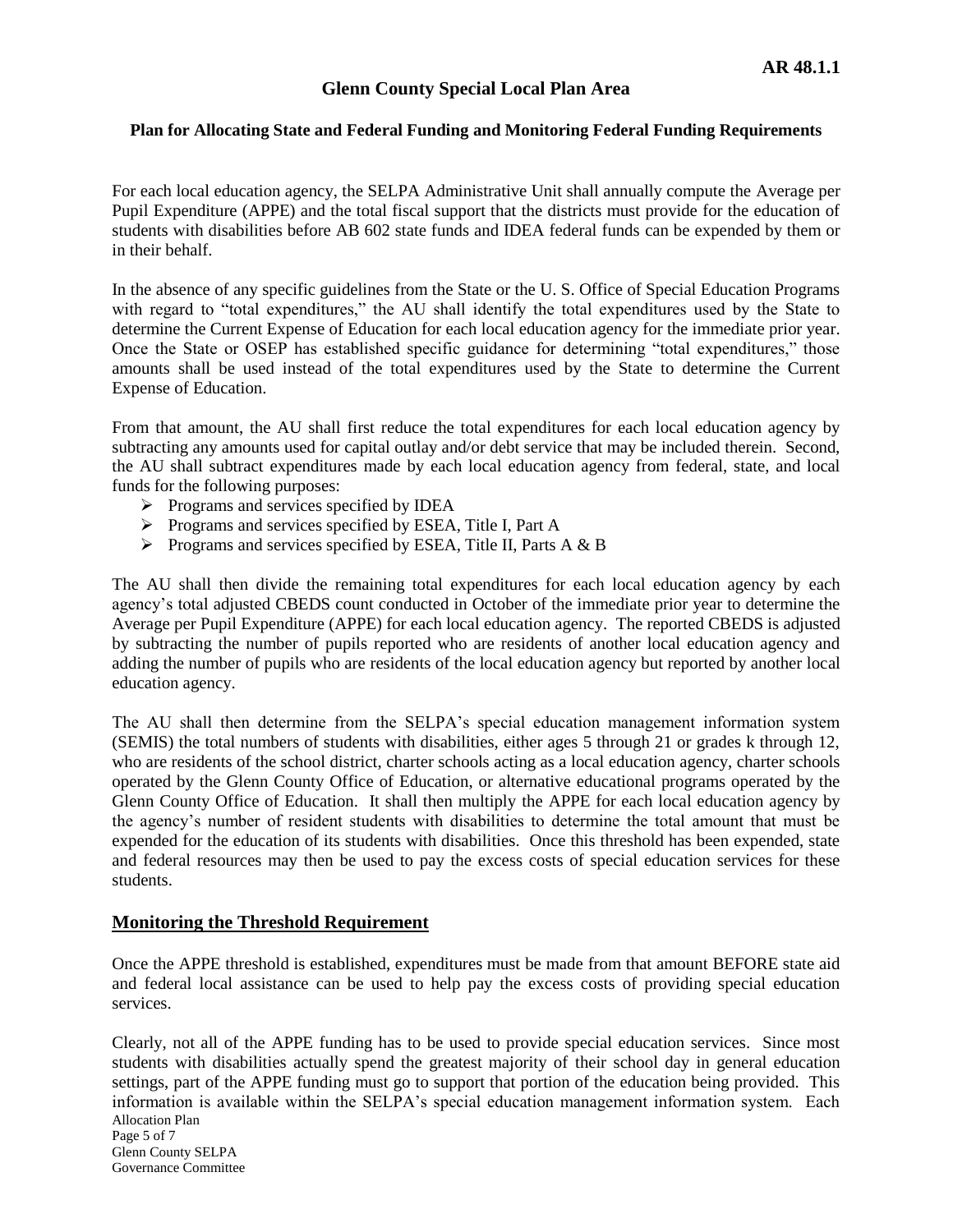student with a disability has an IEP which stipulates the percent of the school day that the student will be in general education settings.

The AU can use that information to differentiate between those students with disabilities primarily served by their local educational agency of residence and those primarily served by the Glenn COE or another local education agency. Totaling the percent of time each student primarily served by its local educational agency spends in general education settings, it can calculate a "full-time student equivalence" (FTSE). Multiplying that figure by the APPE calculates how much of the APPE threshold is expended for the education of students with disabilities in the local education agency's general education settings.

The AU shall then determine the number of students with disabilities from each local education agency who are primarily served by the Glenn COE or another local education agency. The number of from each local education agency is multiplied by that agency's APPE to determine how much of the APPE threshold should "follow" the child to the agency primarily providing the general and special educational services.

The AU shall also determine the number of students with disabilities primarily served by the local education agency in which he/she resides but also receives regional services from the Glenn COE. The number of from each local education agency is multiplied by a factor of .25 and that product is multiplied by that agency's APPE to determine how much of the APPE threshold should "follow" the child to the agency providing regional special education services.

Since most of those students with disabilities are likely to be in special class settings, the local education agency will be reporting their attendance and receiving the revenue limit apportionment generated by that attendance. Being a key component of the APPE, the revenue limit apportionment generated by these students should be treated as a credit against the APPE funding following these students. The AU shall reduce the amount of APPE threshold funding following the student by the revenue limit apportionment that the student will generate to determine how much of the APPE threshold should actually transfer from the local education agency of residence to the local education agencies primarily serving its students with disabilities.

For students with disabilities primarily provided general and special education services by a local education agency other than the one in which he/she resides whose IEP's specify that they receive services in the general education settings of a third local education agency, the AU shall calculate the amount of support from the APPE threshold that the local education agency primarily serving the student should transfer to the local education agency in whose general education settings the student is receiving services. This accomplished by multiplying the student's local education agency of residence's APPE by the percent of time that the student's IEP specifies he/she should be in the general education setting.

Remaining APPE threshold amounts shall then be expended for the provision special education services either by the local education agency of residence or the local education agency primarily serving the student, as appropriate. Once the APPE threshold funds are fully expended, AB 602 state aid and IDEA local assistance funds can then be used to pay for special education services.

If the total expenditures for the provision of special education services exceed the funding provided by APPE threshold funds, AB602 state aid funds, IDEA local assistance funds, and any other funds provided for the provision of special education services, that excess shall be funded by the local unrestricted general funds of the local education agency in which the student with a disability resides. If the student is

Allocation Plan Page 6 of 7 Glenn County SELPA Governance Committee